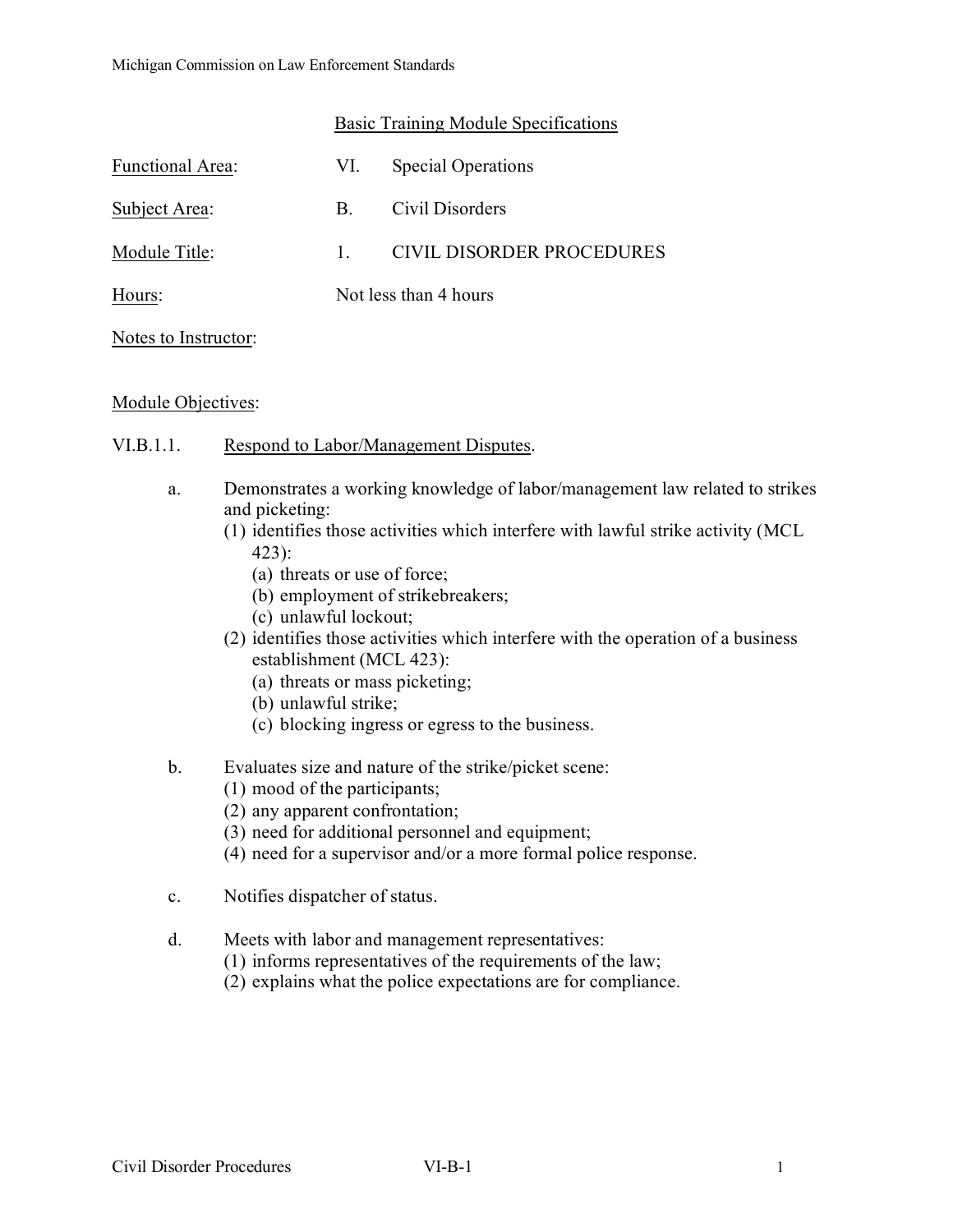# VI.B.1.1. Respond to Labor/Management Disputes (continued).

- e. Takes enforcement action if required:
	- (1) intervenes to allow lawful ingress/egress;
	- (2) separates combatants in a violent or potentially violent confrontation;
	- (3) arrests detained persons after consultation with or on direction of a supervisor.

# VI.B.1.2. Control Non-Violent Crowds.

- a. Estimates size and nature of the crowd to assess whether the crowd is non-violent by observing:
	- (1) the number of people,
	- (2) the mood of the people, and
	- (3) the nature of the event.
- b. Plans for crowd control based on type of crowd, considering:
	- (1) the needs for personnel;
	- (2) the need to establish and follow a chain of command or establish a command post;
	- (3) the need to establish a perimeter of control;
	- (4) the strategic positioning of officers; and
	- (5) the type of communication system to be used.
- c. Maintains high visibility in crowd by using uniforms and marked equipment and positioning officers around perimeter of the crowd.
- d. Advises individual causing a disturbance in crowd to stop behaving in a manner that disturbs others.
- e. Arrests violator or agitator in non-violent crowd in a swift and discreet manner.
- f. Controls emotions (e.g., does not overreact to agitation, taunts, and minor violations of the law).
- VI.B.1.3. Patrol Areas Containing Marchers or Demonstrators.
	- a. Receives crowd control assignment and responsibility from designated authority (e.g., supervisor, command post, etc.).
	- b. Obtains necessary equipment (e.g., portable radio, riot baton, riot gun, gas mask, riot helmet, etc.).
	- c. Notifies supervisor or command post of activities of demonstrators or marchers.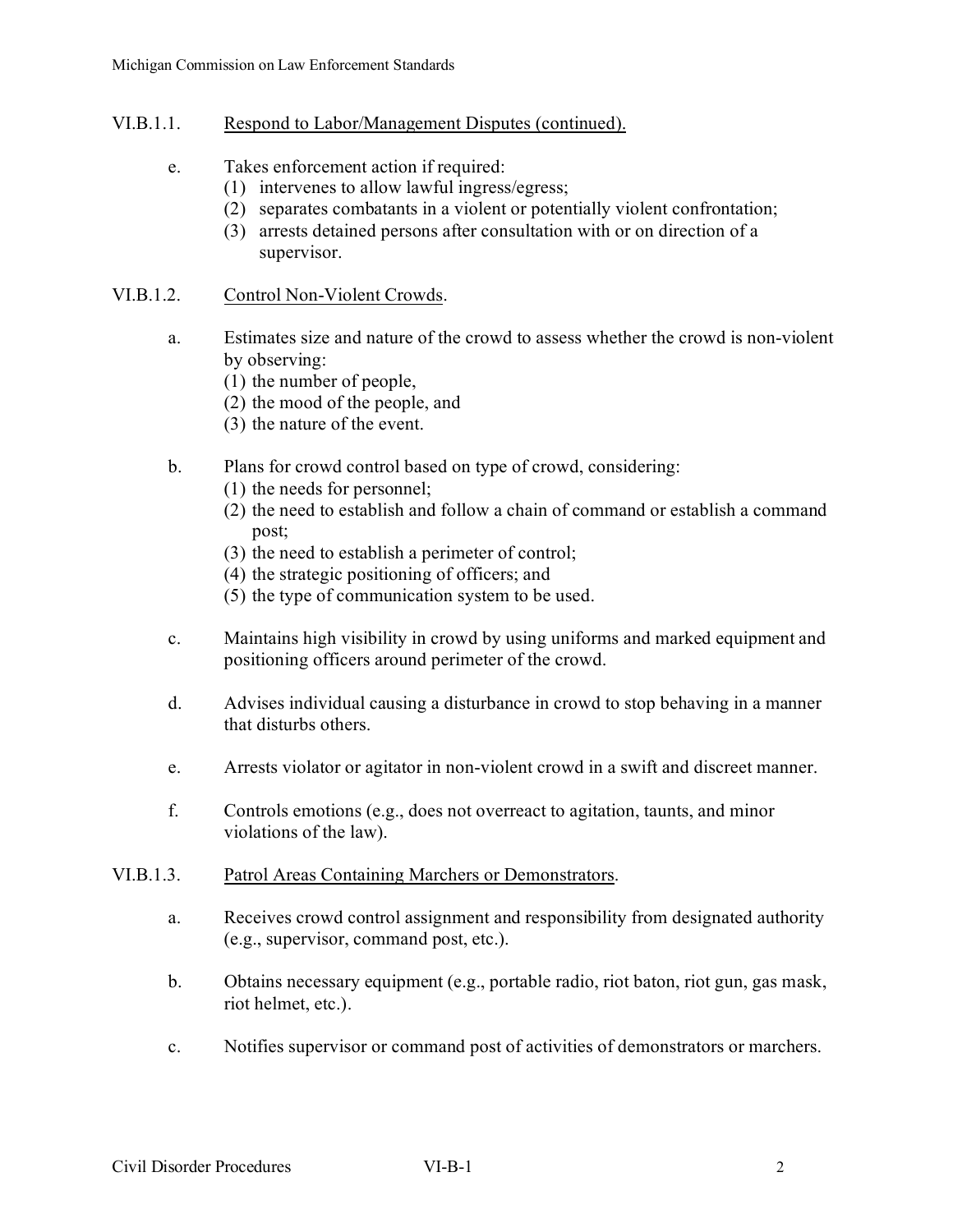- VI.B.1.3. Patrol Areas Containing Marchers or Demonstrators (continued).
	- d. Patrols assigned area observing for violations of demonstration permits and criminal laws.
- VI.B.1.4. Control Hostile Groups.
	- a. Locates and observes crowd agitators.
		- (1) locates crowd agitators by observing the crowd's reactions to specific persons in crowd.
		- (2) observes identified crowd agitators for violations of the law.
	- b. Controls hostile groups (e.g., demonstrators, rioters, or bar patrols).
		- (1) determines whether police action is necessary by considering whether there has been or is likely to be:
			- (a) property damage,
			- (b) personal injury,
			- (c) other violations of the law, given:
				- i. the size of the group,
				- ii. whether group members have weapons, and
			- iii. the group's intent.
		- (2) disperses hostile crowd if they fail to comply with lawful police order to disperse according to police plan of action (e.g., uses tear gas, a riot formation, and/or makes arrests).
			- (a) uses tactics that work toward neutralizing group cohesiveness.
			- (b) uses tactics that reduce the likelihood of potentially high property losses (provides for escape routes, directing the group toward low-risk areas).
		- (3) escalates use of force properly (e.g., show of force, control formations, chemical munitions, and firearms in ascending order, if necessary).
- VI.B.1.5 Patrol Riot-Stricken or Civil Disturbance Areas.
	- a. Receives riot control assignment from designated authority.
	- b. Obtains necessary riot equipment (e.g., portable radio, riot baton, riot gun, gas mask, riot helmet, etc.).
	- c. Notifies command post of activities within assigned patrol area.
	- d. Patrols assigned area by: (1) observing for curfew violations, looting, and other unlawful acts, and (2) observing small groups to keep informed of their movements and actions.
	- e. Provides assistance and advice to victims in riot-stricken area (e.g., renders first aid, assists firefighters rescuing injured, provides security for utility company, provides information on safe exit).